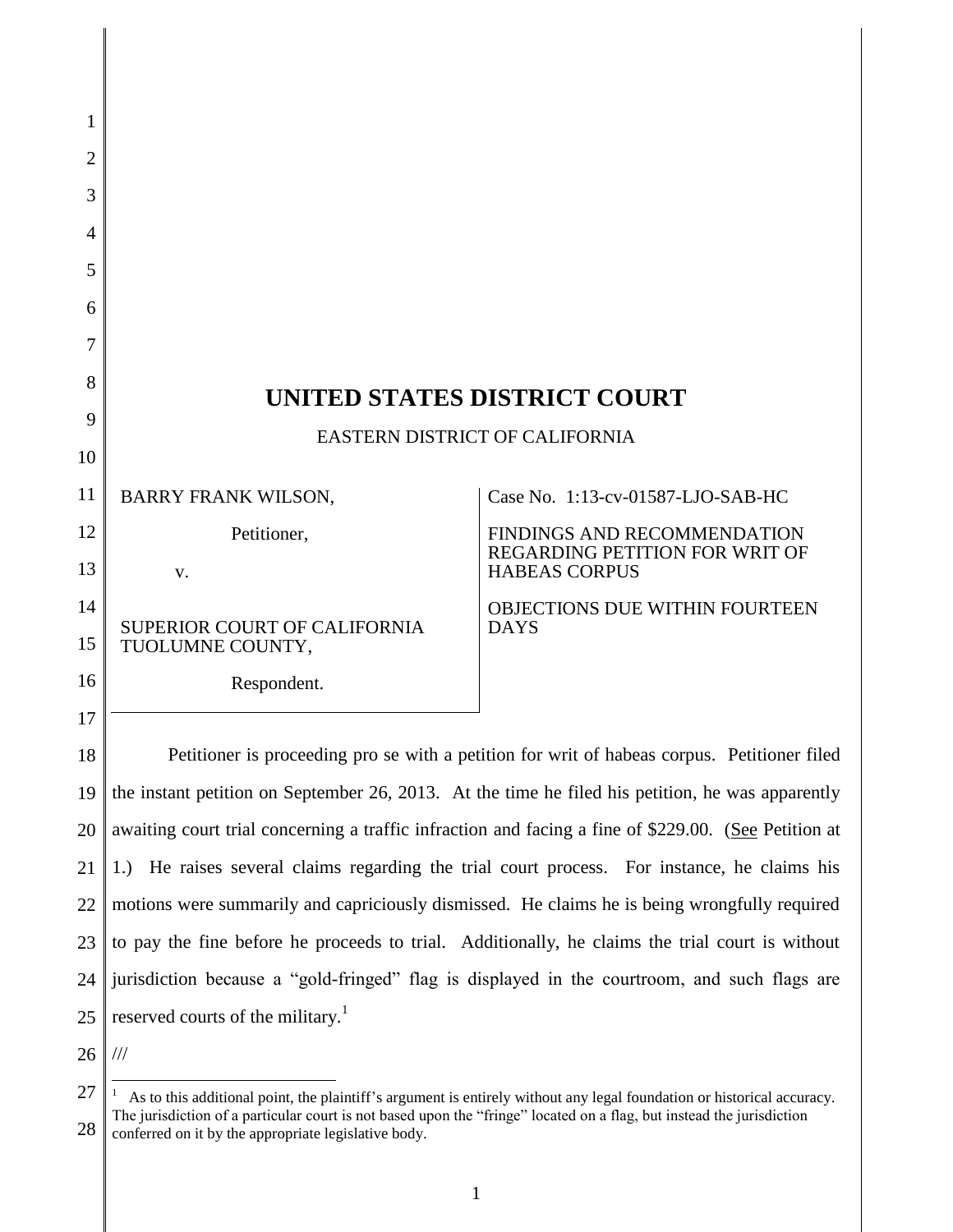1 2 3 4 5 6 7 8 9 10 11 12 13 14 15 16 17 18 19 20 21 22 23 24 25 26 **I. DISCUSSION A. Procedural Grounds for Summary Dismissal** Rule 4 of the Rules Governing Section 2254 Cases provides in pertinent part: If it plainly appears from the petition and any attached exhibits that the petitioner is not entitled to relief in the district court, the judge must dismiss the petition and direct the clerk to notify the petitioner. The Advisory Committee Notes to Rule 8 indicate that the court may dismiss a petition for writ of habeas corpus, either on its own motion under Rule 4, pursuant to the respondent's motion to dismiss, or after an answer to the petition has been filed. See Herbst v. Cook, 260 F.3d 1039 (9th Cir.2001). A petition for habeas corpus should not be dismissed without leave to amend unless it appears that no tenable claim for relief can be pleaded were such leave granted. Jarvis v. Nelson, 440 F.2d 13, 14 (9th Cir. 1971). **B. Younger Abstention** Title 28 U.S.C. § 2254 empowers the Court to "entertain an application for a writ of habeas corpus in behalf of a person in custody pursuant to the judgment of a State court ... on the ground that he is in custody in violation of the Constitution or laws or treaties of the United States." See 28 U.S.C.  $\S$  2254(a). Because there is no State court judgment here, the Court deems the Petition to have been brought pursuant to 28 U.S.C. § 2241(c)(3), which empowers a district court to issue a writ of habeas corpus before a judgment is entered in a criminal proceeding. See McNeely v. Blanas, 336 F.3d 822, 824 n. 1 (9th Cir.2003). In the instant petition, Petitioner complains he is being denied his constitutional due process rights in proceedings prior to his court trial. In Younger v. Harris, 401 U.S. 37 (1971), the Supreme Court established that a federal court generally must abstain from hearing a case that would enjoin or otherwise interfere with ongoing state criminal proceedings. Absent limited exceptions, Younger abstention is required if four elements are met: (1) state proceedings are

27 28 ongoing;  $(2)$  the state proceedings implicate important state interests;  $(3)$  the state proceedings provide the federal litigant an adequate opportunity to raise the federal claims; and (4) the federal proceedings would interfere with the state proceedings in a way that Younger disapproves. San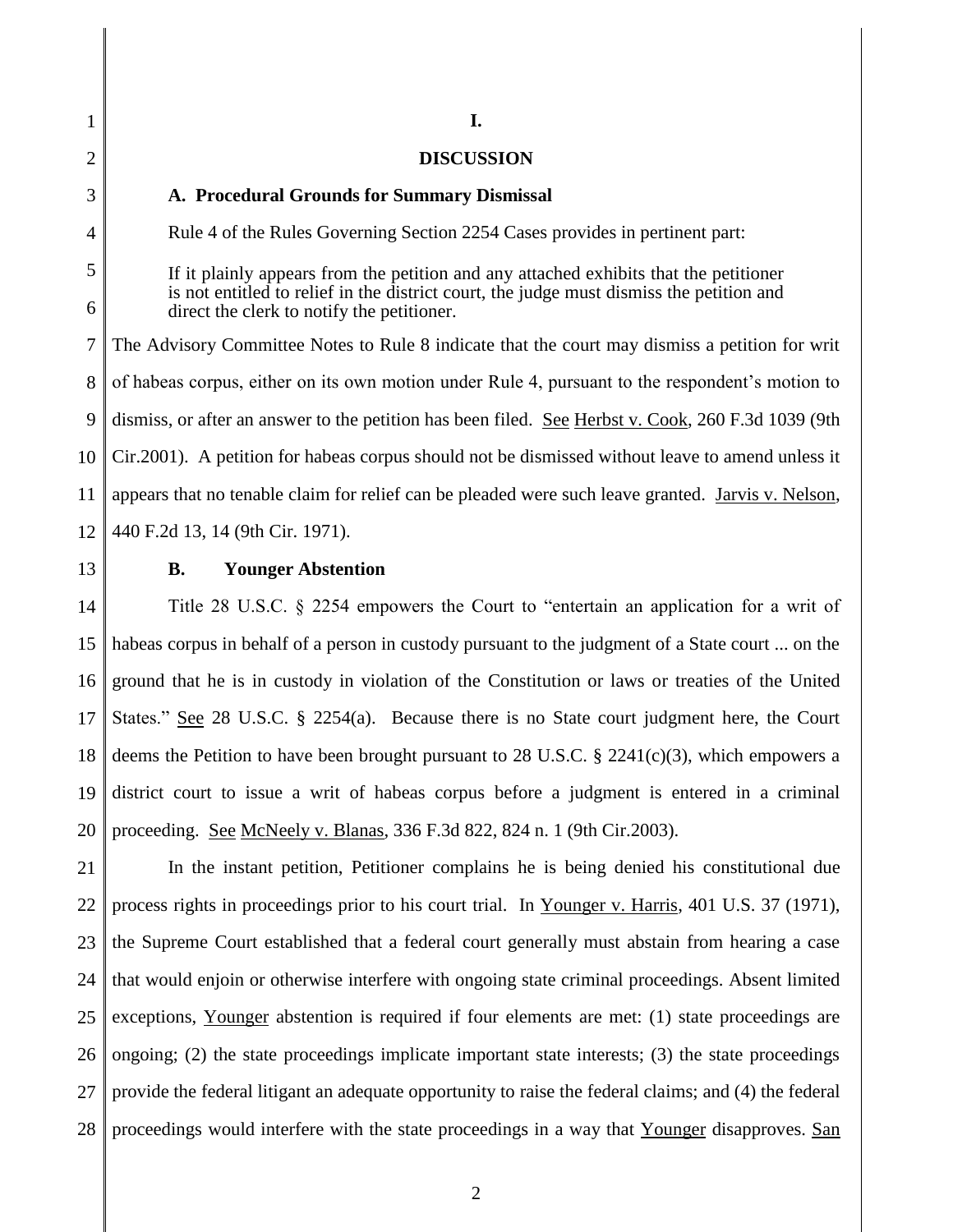1 2 3 4 5 6 Jose Silicon Valley Chamber of Commerce Political Action Comm. v. City of San Jose, 546 F.3d 1087, 1092 (9th Cir.2008); AmerisourceBergen Corp. v. Roden, 495 F.3d 1143, 1148–49 (9th Cir.2007). Exceptions to Younger abstention exist where there is a "showing of bad faith, harassment, or some other extraordinary circumstance that would make abstention inappropriate." Middlesex County Ethics Comm. v. Garden State Bar Ass'n, 457 U.S. 423, 435 (1982); see Baffert v. Cal. Horse Racing Bd., 332 F.3d 613, 621 (9th Cir.2003).

7 8 9 10 11 12 13 14 15 In this case, the state proceedings are ongoing. Further, Petitioner cannot dispute that the state proceedings pending against him implicate important state interests. Additionally, there is no reason to believe that Petitioner is being denied an adequate and full opportunity to raise his claims in the state courts. Further, Petitioner's habeas petition threatens to interfere with the state proceedings in a manner that Younger disapproves by inserting federal courts into the ordinary course of state proceedings. Finally, no exception to Younger abstention applies. There is no suggestion of bad faith, harassment, or some other extraordinary circumstance that would make abstention inappropriate. The Court therefore concludes that Younger abstention requires the dismissal of the petition herein.

16

## **C. Jurisdiction**

17 18 19 20 21 The basic scope of habeas corpus is prescribed by statute. Title  $28 \text{ U.S.C.} \text{ } \text{\$} 2241(c)(3)$ provides that "[t]he writ of habeas corpus shall not extend to a prisoner unless," inter alia, "[h]e is in custody in violation of the Constitution or law or treaties of the United States." The Supreme Court has held that "the essence of habeas corpus is an attack by a person in custody upon the legality of that custody . . ." Preiser v. Rodriguez, 411 U.S. 475, 484 (1973).

22 23 24 25 26 In this case, Petitioner is not "in custody" for purposes of federal habeas corpus. Petitioner complains that he is being fined as a result of a traffic infraction. The imposition of a fine does not satisfy the "custody" requirement. <u>See Bailey v. Hill</u>, 599 F.3d 976 (9th Cir.2010); Dremann v. Francis, 828 F.2d 6, 7 (9th Cir. 1987) (per curiam). Therefore, the Court is without jurisdiction to entertain the petition.

- 27 ///
- 28 ///